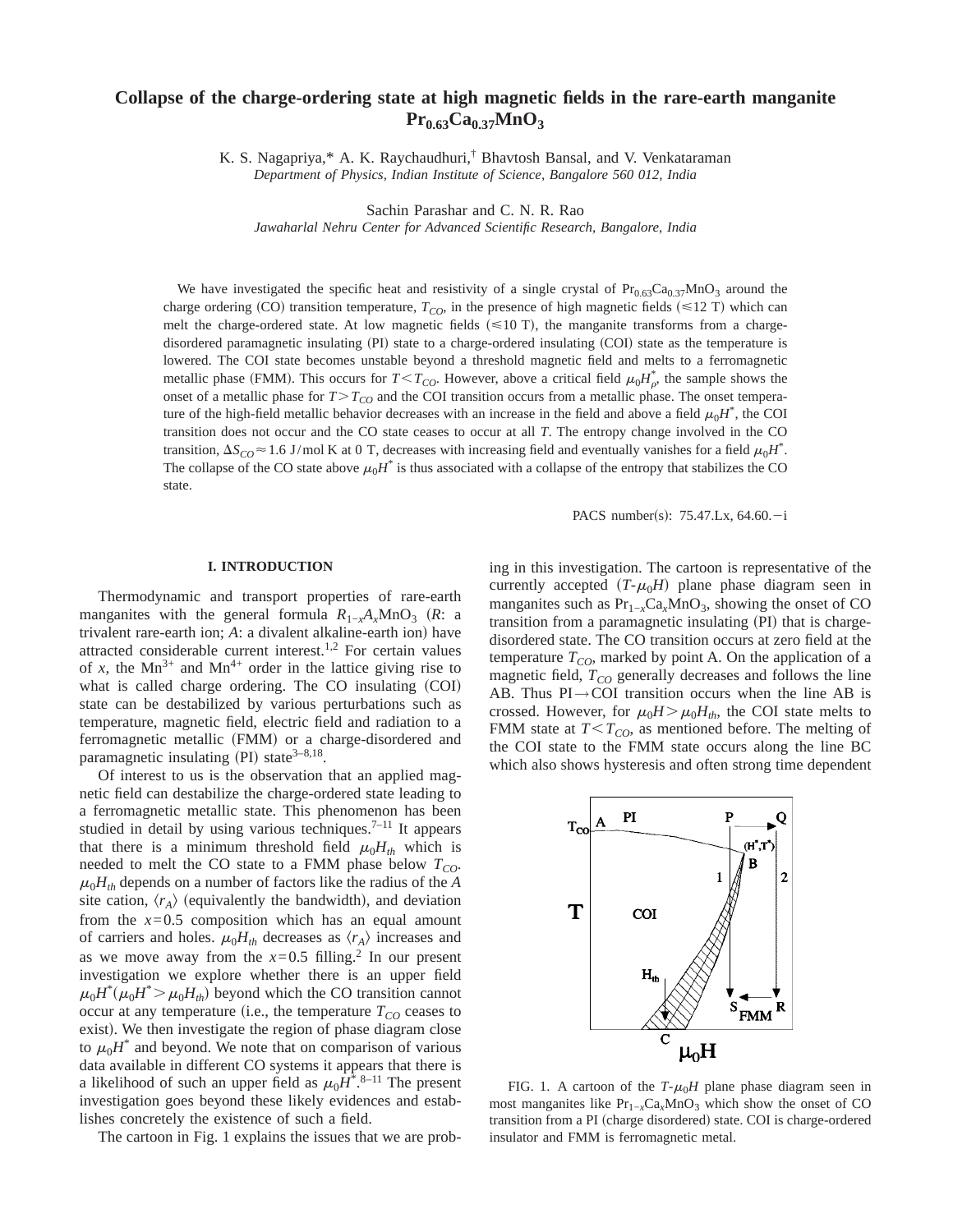behavior.<sup>12</sup> The low temperature COI $\rightarrow$ FMM transition occurs on crossing line BC. The region bounded by ABC is a region of "mixed phase" where two phases can coexist. The transition across the line AB has a clear thermodynamic signature and is associated with a change in entropy.<sup>13</sup> In the case of Pr<sub>0.63</sub>Ca<sub>0.37</sub>MnO<sub>3</sub> ( $T_{CO} \approx 235$  K), the entropy removed at  $T_{CO}$  at zero magnetic field is  $\approx 1.6$  J/mol K as found from direct measurements of specific heat.<sup>13</sup> A good part of the entropy change is released as latent heat and the transition is believed to be of first order. There is no large thermodynamic signature to the transition across the line CB when the COI melts in a magnetic field, although the existence of hysteresis (marked by hatches) as well as the suddenness of the transition is often interpreted as a first order transition. Whatever be the case, there is very little change in the specific heat as well as entropy across the line BC. The field  $\mu_0H^*$  refers to the point B where the two lines meet at temperature *T*\* . The above phase diagram though known and well established is presented here to put this investigation in proper perspective.

The present investigation is primarily focused on the region around the point B  $(\mu_0 H^*, T^*)$ . The primary motivation is to explore the following issues.

(1) The  $(\mu_0H-T)$  phase diagram as depicted in Fig. 1 is expected to have more features. This can be illustrated as follows. If we cool down following path 1, we start from a PI phase at point P, cross the boundaries AB and BC and terminate in a FMM phase at point S. But if we follow the path 2  $(PQRS)$ , we can go from P  $(PI phase)$  to S  $(FMM phase)$ without any phase transition or crossover region. This implies that somewhere along path 2 there should be a boundary demarcating two phases or a crossover. This should occur for  $\mu_0 H > \mu_0 H^*$ . We note that this issue has not been raised in previous publications in this field in the context of  $Pr_{0.63}Ca_{0.37}MnO_3$ , although the phase diagram in this field region where the CO transition ceases to exist has been discussed in a related though different system  $Pr<sub>0.75</sub>Na<sub>0.25</sub>MnO<sub>3</sub>$ which we will discuss in appropriate place.

(2) Our previous studies of specific heat at  $\mu_0H=0$  and  $\mu_0H=8$  T have shown that in the transition across the line AB, there is a finite entropy change  $(\Delta S_{CO} \neq 0).^{13}$  However, there is a negligible change in entropy as one crosses the line CB. One would therefore expect that the nature of the transition changes as one goes along the line AB. We explore the evolution of  $\Delta S_{CO}$  as we approach the point B. Does  $\Delta S_{CO}$  $\rightarrow$  0 as the point B is approached?

(3) At fields lower than  $\mu_0 H^*$ , the high temperature PI phase makes a transition to the COI phase at  $T_{CO}$  which eventually melts at an even lower temperature in a magnetic field, giving rise to the FMM phase. Is there a change associated with the PI phase in a high enough magnetic field? This particular aspect has also not been explicitly discussed or observed before although certain past studies show likely signs of such metallic phases.<sup>7</sup>

We investigate the above issues in a single crystal of  $Pr_{0.63}Ca_{0.37}MnO_3$  by using both thermodynamic (specific heat) and transport measurements in a magnetic field up to 12 T. The results of the investigation (discussed in detail in subsequent sections) establish the following.

(1) As we move along the line AB, as  $T \rightarrow T^*$  and  $\mu_0 H$ 

 $\rightarrow \mu_0 H^*$ ,  $\Delta S_{CO} \rightarrow 0$ . Beyond this field, CO does not exist at any temperature. The  $T_{CO}$  itself decreases as H increases. The fact that no CO transition takes place when  $\Delta S \rightarrow 0$ means that there is an essential role of entropy in stabilizing the CO state.

(2) In the temperature range [260 K $>T>T_{CO}(H)$ ], the PI phase crosses over to a metallic phase for a certain magnetic field. We designate this regime as a metallic regime  $(M)$ . In this field and temperature regime, the CO transition occurs from a metallic phase, instead of a insulating phase. This gives us a new line of crossover in the  $(T-\mu_0H)$  phase diagram. Above 260 K the resistivity reaches a rather field insensitive region.

(3) For fields  $\mu_0 H > \mu_0 H^*$  (which is the limit of stability of CO transition) there appears to be the presence of a crossover region (or phase transition) within the metallic phase as it is cooled where long range ferromagnetic order sets in (FMM) at  $T \approx 220$  K.

To our knowledge, the studies reported by us are new and they make the qualitative phase diagram in Fig. 1 richer and more complete, particularly in the high field region.

### **II. EXPERIMENTAL TECHNIQUES**

#### **A. Sample**

The sample we have chosen for the present investigation  $Pr<sub>0.63</sub>Ca<sub>0.37</sub>MnO<sub>3</sub>$  is a well characterized single crystal, with a well-defined CO transition at  $T_{CO} \approx 235$  K. The crystal has been grown by float-zone technique using a mirrorfurnace. This material has been extensively investigated by us. Previously reported<sup>13</sup> specific heat measurements on this sample from our group showed that the CO transition was most likely first order in nature and the entropy change involved in the transition had been calculated. We note that in the pastinvestigation from our group<sup>13</sup> the measurements were not done to high enough magnetic field so that one can reach the region  $(T^*, H^*)$  and beyond. As a result observations made in the present paper could not be made. In particular we couldnot observe  $\Delta S \rightarrow 0$ . Also no concrete connection to transport studies at high fields had been established.

#### **B. Measurement of specific heat in magnetic field**

The specific heat was measured using the technique of continuous cooling calorimetry.14 This is distinct from our studies in Ref. 13 where data were taken by adiabatic calorimetry. The temperature range in which the calorimeter operates is from  $100-400$  K (this is the temperature range in which the transitions occur). The specific heat in this temperature region was measured in a field up to 10 T. The calorimeter can measure heat capacity of very small samples  $(mass \sim mg)$ . The addenda heat capacity is  $\leq 20$  mJ/K at room temperature.

In this method, the sample temperature is recorded as a function of time as the sample (warmed up to a predetermined temperature by a heater) cools continuously, losing heat to the base through a heat link whose characteristics are experimentally determined. The cooling curve is determined by the equation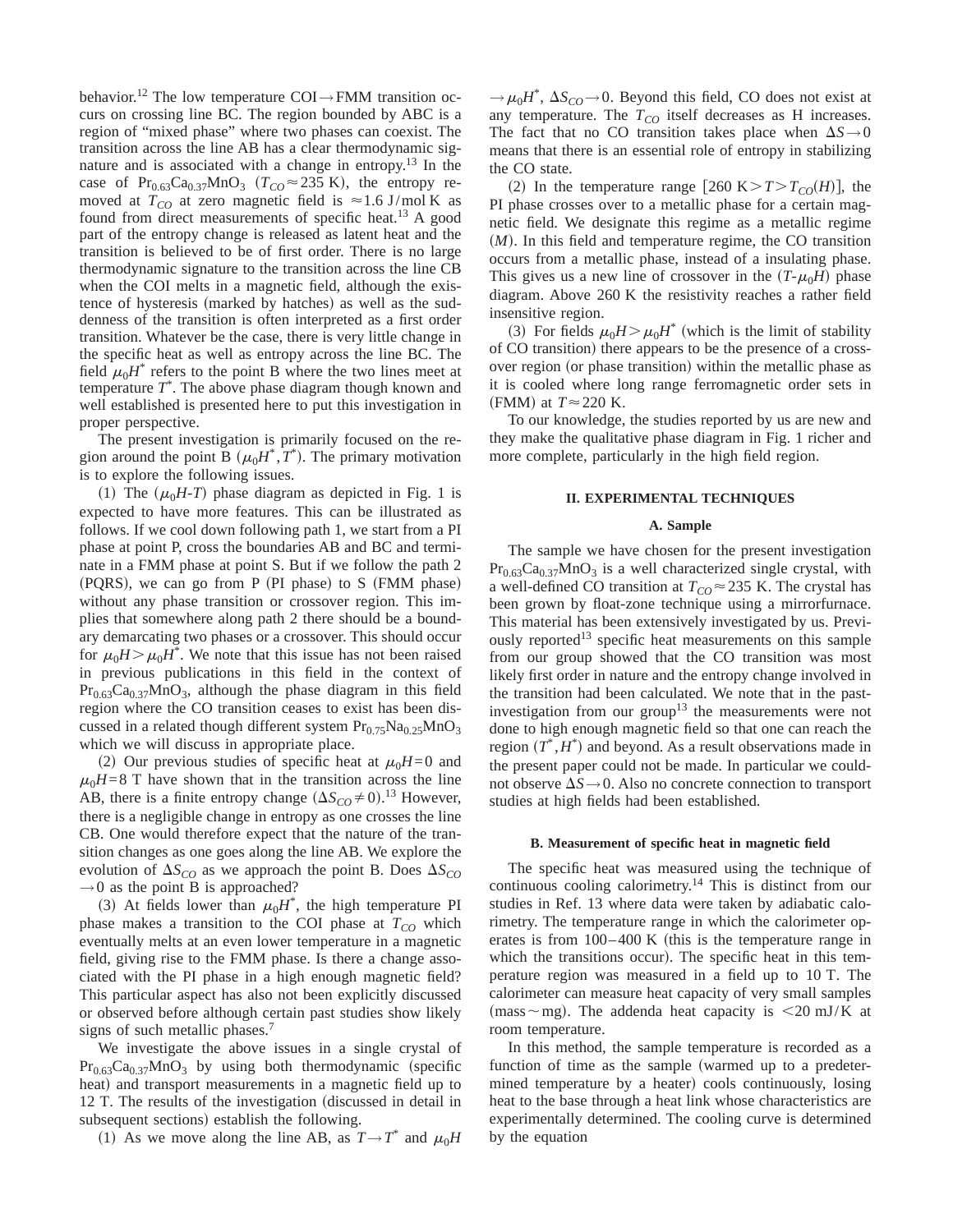

FIG. 2. Waterfall plot of specific heat as a function of temperature at various magnetic fields. Note that the data are offset for clarity. Inset: Specific heat as a function of temperature for zero field over an extended temperature range. Note the  $T_{CO}$  at  $\approx$  235 K and  $T_N$  at  $\approx$  165 K.

$$
C(T)\frac{dT}{dt}(T) = -P_{leak}(T),\tag{1}
$$

where  $P_{leak}(T)$  is the power leaked to the bath  $[P_{leak}(T)]$  is experimentally determined and has both the conduction and radiation contributions]. A platinum film on the substrate works as both a heater and thermometer. The specific heat and latent heat at a transition are deduced from the cooling curve—by determining  $dT/dt(T)$  and the thermal link characteristics. The data obtained by this method matches with that obtained by Ref. 13 which was taken by adiabatic calorimetry which acquires data during heating. There are some differences in the transition region that we discuss. This difference shows up in the transition region as a small change in the width of the transition as well as height of the heat capacity peak. This of course depends on the rate at which temperature changes in this region. However, this does not have much effect when we integrate the excess heat capacity at transition to find entropy. The uncertainty in entropy due to the experimental contributions are limited to within 10%.

### **C. Measurement of resistivity in steady and pulsed magnetic fields**

We measured the resistivity using a standard four probe method. For making the contacts, four gold contact pads were evaporated on the sample and the contacts to the sample were subsequently made by soldering 40  $\mu$ m copper wires using Ag—In solder. Most of the MR data were taken by a superconducting solenoid producing steady field up to 12 T. For comparison, we have also used a pulsed magnet to make the resistivity measurements. The pulsed field with  $\mu_0 H_{peak} = 14$  T has a fall time 20 msec. The data acquisition was done with a 12 bit 20 MHz card. In case of the superconducting magnet the data were taken by fixing the field and varying the temperature. In case of the pulsed magnet it was field scans at fixed temperatures. Since we are in a regime where there is no noticeable hysteresis effects both the methods should lead to the same result provided the field and temperature calibration has the same traceability. We find that the data taken by the steady field and the pulsed field are close within experimental uncertainty. In the results presented we do not distinguish the data taken by the two methods and present them together.

#### **III. RESULTS**

The results are presented in three subsections. In the first subsection, we discuss the specific heat as a function of temperature at different magnetic fields. The second subsection contains results of the entropy changes at the CO transition at different fields. Finally, we present the results obtained from resistance measurements at different fields and temperatures.

## **A. Specific heat as a function of temperature and magnetic field**

A waterfall plot of specific heat as a function of temperature at different magnetic fields is shown in Fig. 2 (The data are offset for clarity). In zero field, the sample shows a first order CO transition at  $T_{CO} = 235$  K and a small step at  $\approx$  165 K which is the Néel temperature  $T_N$ . The zero field specific heat data are shown as inset in Fig. 2 for an extended



FIG. 3. (a)  $T_{CO}$  as a function of applied magnetic field. (b) Change in entropy at the CO transition as a function of field.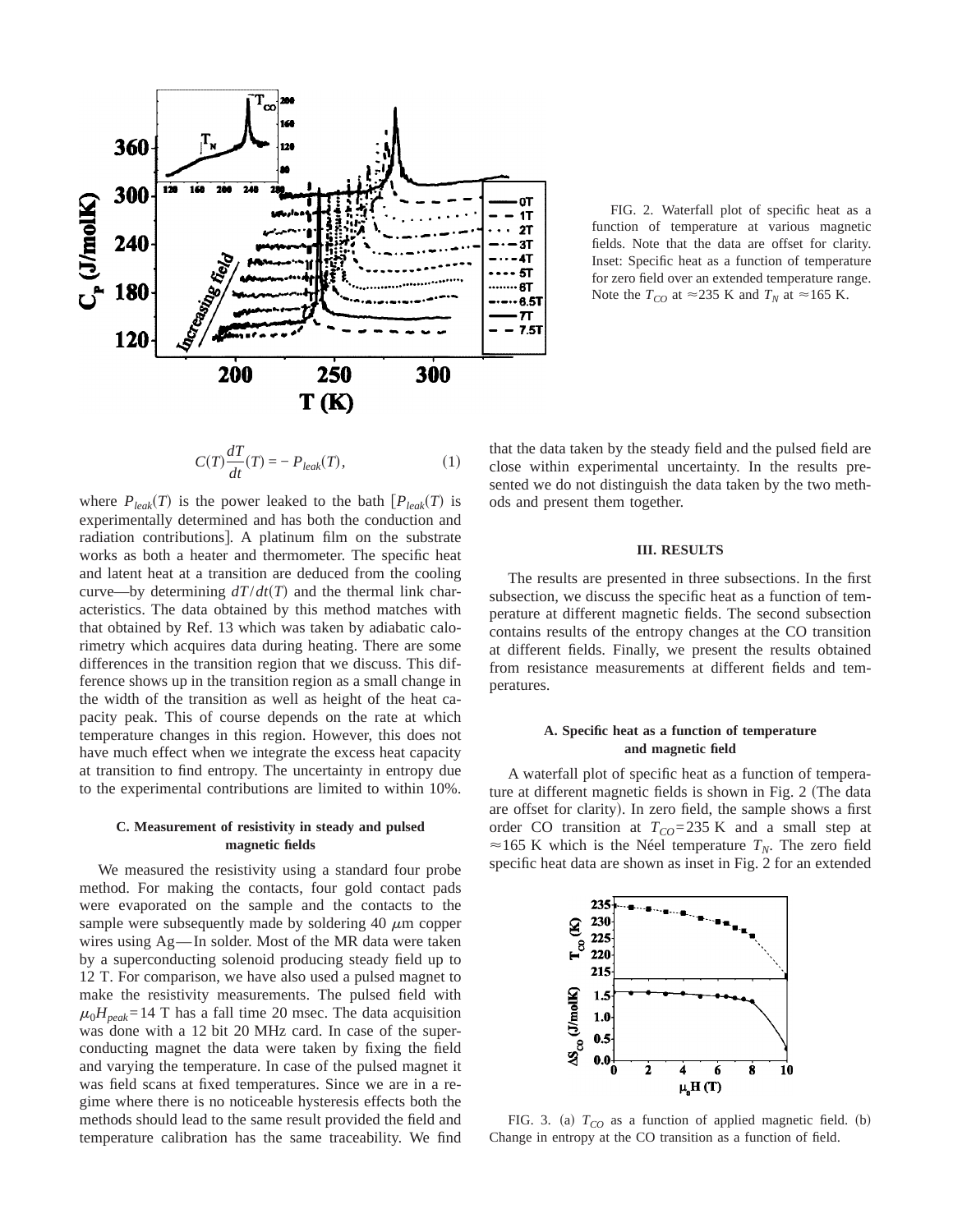

FIG. 4. *Sexc* as a function of temperature for fields of 0 T and 6 T.

temperature scale. In the specific heat data with increasing magnetic field, the  $T_{CO}$  shifts to lower temperatures. A plot of  $T_{CO}$  as a function of the field is shown in Fig. 3. We see that a field of 10 T shifts the  $T_{CO}$  by as much as 20 K. It can be seen from Fig. 3 that there are two regions. For  $\mu_0H < 6$  T, the change in  $T_{CO}$  is gradual while for  $\mu_0H > 6$  T, it is rather rapid. Close to 10 T we see the transition as just a sharp line and essentially no width as limited by the experimental setup. We show below that with increasing field, we ultimately reach a point where the entropy change at  $T_{CO}$  vanishes.

## **B.** Entropy change at  $T_{CO}$

It has been established by calorimetric investigations that there is a change in entropy  $\Delta S_{CO}$  at the charge ordering transition. In zero field,  $\Delta S_{CO} \approx 1.6 \text{ J/mol K.}^{13}$  The earlier data were obtained by conventional adiabatic calorimetry wherein the data are taken while heating while the present data were taken by continuous cooling calorimetry wherein the data are taken during cooling. Comparing the peak height or width taken by these two completely different methods may be difficult as there is an inherent error present in determining the peak width in first order transitions. What can be compared is the entropy change at the transition  $\Delta S_{CO}$  as this is the area under the peak in specific heat divided by the temperature. This  $\Delta S_{CO}$  for both data match to within experimental uncertainties. For calculating the entropy change during the CO transition, a background lattice contribution has to be first subtracted out from the specific heat data. We define  $C_{exc} = C - C_{lattice}$ . For estimation of  $C_{lattice}$  we employ the procedure described in detail in Ref. 13. The entropy change is calculated by numerically integrating  $C_{exc}/T$  as  $S_{exc} = \int_{200}^{T} (C_{exc}/T) dT$ . The lower limit of integration (200 K) is so chosen that  $C_{exc} \cong 0$  for all  $\mu_0 H$  at this temperature. Figure 4 shows the  $S_{exc}$  as a function of temperature near  $T_{CO}$ . To obtain the change in entropy  $\Delta S_{CO}$  at the transition we linearly extrapolate the values of *Sexc* above and below the transition and find the difference in the extrapolated values at the transition. By this procedure we obtain a  $\Delta S_{CO}$  of  $\approx$  1.6 J/mol K at 0 T. (Note that this procedure does introduce uncertainty in the absolute value of  $\Delta S_{CO}$  which we estimate  $\simeq$  10%).

A plot of the calculated  $\Delta S_{CO}$  as a function of field is shown in Fig. 3. The decrease in  $\Delta S_{CO}$  is small up to a field of 6 T. Above this, the fall is very rapid. The important fact that we have established is that  $\Delta S_{CO}$   $\rightarrow$  0 as the field is increased. From our calorimetry data, we could clearly identify the point B as  $T^* \approx 215 \text{ K}$ ,  $\mu_0 H^* \approx 10.5 \text{ T}$  where  $\Delta S_{CO} \approx 0$ . Our transport measurements showed that at  $\mu_0 H^*$  the CO transition ceases to exist.

As pointed out earlier, no marked signature except a small feature is observable at low *T* as we cross the line CB. This becomes weaker as  $\mu_0H$  increases. Thus vanishing of  $\Delta S_{CO}$ as we move along the line AB is compatible with the fact that the two lines of transition meet at the point B where  $\Delta S_{CO}$   $\approx$  0. We point out that vanishing of the entropy  $\Delta S_{CO}$  at a certain field is a new observation and we explain below that it is linked to the stability of the CO state.



FIG. 5. Resistivity as a function of temperature for a few representative fields. Inset shows resistivity as a function of field at different temperatures.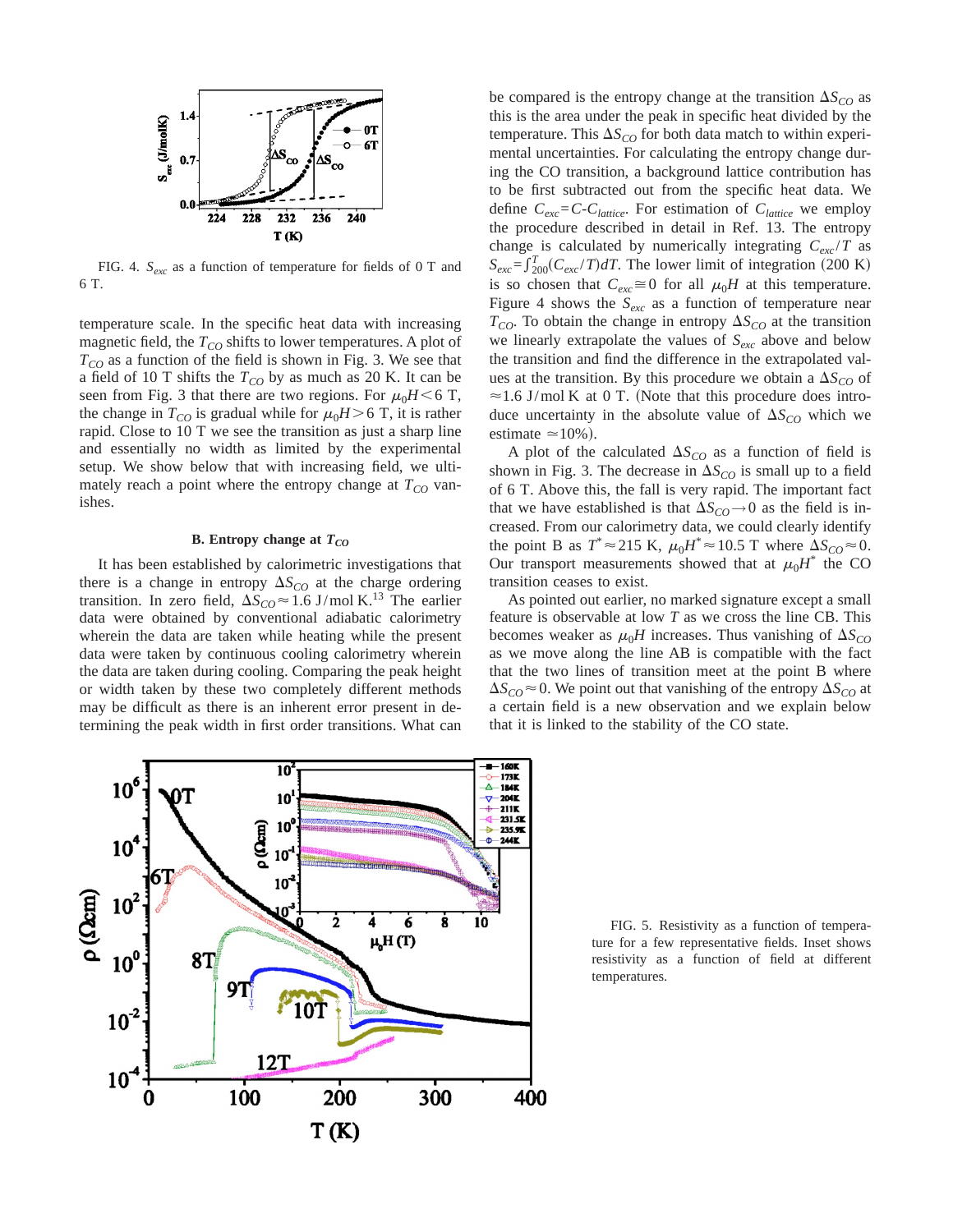

FIG. 6.  $T-\mu_0H$  plane phase diagram of  $Pr_{0.63}Ca_{0.37}MnO_3$  combining the results of the present investigation and the existing phase diagram (solid line).  $M$  is metallic phase.

## C. Resistivity and metal-insulator transition close to  $T_{CO}$ **at high fields**

In this subsection, we present the results of the resistivity  $(\rho)$  measurements. The important observation that we make is that close to  $T_{CO}$  ( $T>T_{CO}$ ), the magnetic field induces a metallic behavior  $(d\rho/dT>0)$  for  $\mu_0H$  greater than a certain field  $\mu_0 H^*_{\rho} \approx 8.7$  T. For  $\mu_0 H \le \mu_0 H^*_{\rho} \le \mu_0 H^*$ , the CO transition occurs although it is from a metallic phase. This occurs over a narrow range of field and temperature. For  $\mu_0 H > \mu_0 H^*$ , we find that there is a transition or crossover to a metallic state and there is no signature of formation of an insulating state in resistivity. This establishes a close link between the calorimetry and transport data.

In Fig. 5 we show the  $\rho$  vs *T* plot at a few representative fields. The inset shows  $\rho$  vs  $\mu_0H$  at different temperatures close to  $T_{CO}$ . One can clearly see a strong negative magnetoresistance at high fields. For  $T < 235$  K, the change in  $\rho$  in a magnetic field is rather sharp. In this region  $T < T_{CO}$ , and the drop in  $\rho$  is melting of CO state to FMM state. It can also be seen that for fields  $\mu_0H \geq 9$  T there is a temperature range where the resistivity is much like a metallic sample with  $d\rho/dT$  > 0. This crossover to a metallic behavior at high fields can be seen in Fig. 5. In the temperature regime *T*  $>T_{CO}$  at low magnetic fields,  $\rho$  has a negative temperature coefficient of resistivity  $d\rho/dT < 0$  which is characteristic of an insulator. As the magnetic field is increased, there is a gradual change in slope of  $\rho$  vs  $T$  curve. Beyond a field of  $\mu_0 H^*_{\rho} = 8.7$  T,  $\rho$  develops a positive temperature coefficient of resistivity for *T* close to  $T_{CO}$ . As it is cooled below  $T_{CO}$ , the CO transition takes place and  $d\rho/dT$  changes sign. The occurance of the metallic state for field  $\mu_0 H_\rho^*$  may have its stability only over a limited temperature range. This is because for  $T > 260$  K  $d\rho/dT$  gradually decreases and the resistivity becomes insensitive to field. It may be that at higher temperature  $\rho$  joins a commom curve with rather small  $d\rho/dT$ . (Due to technical difficulties with the cryogen free magnet we cannot reach a temperature much higher than 270–275 K with a field of 12 T. This prevented us from making a definitive statement at high field and high temperature region.) However, it is clear from the data (Fig.  $5$ ) that in this field regime the COI transition takes place on cooling

from a metallic state, unlike the CO transition at lower field where it takes place from an insulating phase. In this context it is interesting to recall that in the manganite system like  $Nd<sub>0.5</sub>Sr<sub>0.5</sub>MnO<sub>3</sub>$ , which has a somewhat larger bandwidth,<sup>2</sup> the transition to COI state occurs from a metallic ferromagnetic state. In manganites with lower bandwidth the transition to COI state is always from an insulating state that is charge disordered.

To summarize, we find that the application of high magnetic fields causes significant changes in the material, particularly at  $T \approx T_{CO}$ . This is in addition to the field induced suppression of CO at lower temperatures. A combination of the transport and the calorimetric measurements show that the COI state which is the ground state in zero field is thermodynamically unstable for  $\mu_0H > \mu_0H^*$  and ceases to exist. For  $\mu_0 H > \mu_0 H^*$  the COI state does not form at any *T*. There is a range of field 8.7 T  $\leq \mu_0 H \leq 10.5$  T where  $d\rho/dT > 0$ for  $T>T_{CO}$  so that the COI transition occurs from a metallic  $(M)$  phase. At higher field and low temperature this metallic phase becomes ferromagnetic although at higher  $(T>260 \text{ K})$  the field induced metallic phase appears to give way to an insulating state.

#### **IV. DISCUSSION**

In Fig. 6 we present the results of our experimental investigations in the form of a phase diagram. In the same figure, we show the phase diagram constructed from data of previous experiments by solid lines. The present experiments identify the new phases or crossover curves. There are a number of issues in the phase diagram that need attention that have not been discussed before.<sup>15</sup>

As noted in our earlier publications, $13$  as we cross the line  $BC$  (see Fig. 1) there is a small thermodynamic signature of the transition with a heat release of  $\approx$  10 J/mol. This is much smaller than the  $\Delta S_{CO}$  observed at the CO transition as we cross the line AB. The vanishing of  $\Delta S_{CO}$  at the point B is thus internally consistent. The COI and FMM phases separated by the line BC are expected to be close energetically (similar heat capacity), and they also have similar entropy. The high-temperature charge disordered insulating phase (PI) has a higher entropy that gets released as  $\Delta S_{CO}$  as we cross AB. Vanishing of  $\Delta S_{CO}$  as the point B is approached implies that the three phases (PI, FMM, and COI) have the same entropy at point B. It appears that the first order transition across AB ceases at B. This also makes the point B a special point in the phase diagram.

For  $\mu_0 H > \mu_0 H^*$ , the COI state ceases to exist. The COI phase, due to charge (and possibly orbital) ordering has a lower entropy in fields up to  $\mu_0 H \leq \mu_0 H^*$ . The release of entropy at  $T_{CO}$  stabilizes this phase. The magnetic field destabilizes this state making  $\Delta S_{CO} \rightarrow 0$  as  $\mu_0 H \rightarrow \mu_0 H^*$ . In manganites with relatively broader bandwidths as in La<sub>1−*x*</sub>Sr<sub>*x*</sub>MnO<sub>3</sub> ( $x \approx 0.3-0.5$ ), one finds such a PMM phase above  $T_c$  at zero field.<sup>2</sup> For most manganites, with smaller bandwidths as in  $La_{1-x}Ca_xMnO_3$  and  $Pr_{1-x}Ca_xMnO_3$ , the high-temperature phase is an insulating phase. The observation of a field induced crossover to a metallic phase  $(d\rho/dT>0)$  although in a narrow temperature range